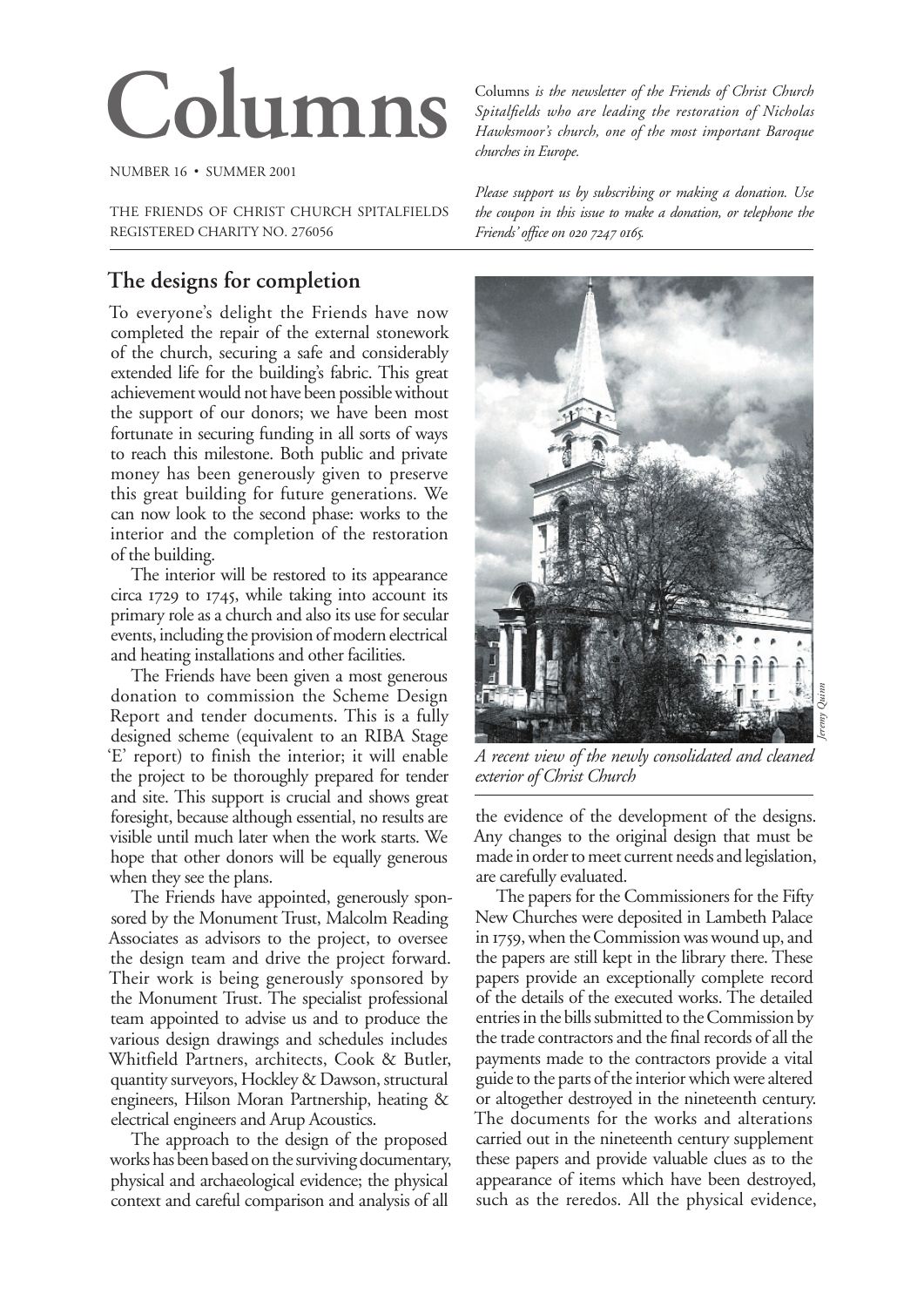## **How to support the Friends**

To become a Supporter of the Friends of Christ Church Spitalfields please make a donation of a minimum of  $\text{\pounds}$ 20 p.a. ( $\text{\pounds}$ 25 for overseas). Supporters receive the Friends' quarterly newsletter *Columns*. They also receive advance notice of lectures and other special events that the Friends organise.

Your gift will be matched by Lottery funding at a ratio of  $I$  to 3. £20 donated to the Appeal enables the Friends to do £80 of restoration work. In addition, if you are a UK taxpayer, we can now claim a further 28p for every pound you give us. Please sign the declaration below.

You can give money in two ways: by cheque (banker's or CAF), or by Banker's Order. Banker's Orders allow us to plan with more certainty and help keep down our administrative costs. Please complete the appropriate part of this page.

## **I enclose my cheque for:**

 $\Box$  £20  $\Box$  £250  $\Box$  £1,000 ❏ other.....

**to:** 

#### ❏ ������ ������ ������������

❏ The Richard Bridge Organ

❏ I would like the Friends of Christ Church Spitalfields to reclaim tax on any donations that I make. I have paid an amount of UK income tax or capital gains tax equal to any tax reclaimed.

From time to time we would like to pass your name and address to other organisations or charities whose products and services we think may be of interest to you.

❏ I would prefer *not* to receive mail from them

| Signature<br>Name |  |  |  |
|-------------------|--|--|--|
|                   |  |  |  |
| Postcode          |  |  |  |
| Tel no            |  |  |  |
| E-mail            |  |  |  |

Thank you. Please return the completed page to: FOCCS, FREEPOST, LONDON E1 6BR

#### **Banker's Order**

To: \_\_\_\_\_\_\_\_\_\_\_\_\_\_\_\_\_\_\_\_\_\_\_\_\_\_\_\_\_\_\_\_\_\_\_\_\_ Bank of \_\_\_\_\_\_\_\_\_\_\_\_\_\_\_\_\_\_\_\_\_\_\_\_\_\_\_\_\_\_\_\_\_\_\_\_\_\_\_\_\_  $\frac{1}{2}$  , and the set of the set of the set of the set of the set of the set of the set of the set of the set of the set of the set of the set of the set of the set of the set of the set of the set of the set of the set \_\_\_\_\_\_\_\_\_\_\_\_\_\_\_\_\_\_\_\_\_\_\_\_\_\_\_\_\_\_Branch address Re my account No.

Please pay to the Royal Bank of Scotland plc of 67 Lombard St, London EC3P 3DL, Sort Code ‒‒ for the credit of The Friends of Christ Church Spitalfields Account No. 13075487 the sum of:

 $\mathbf{E}$   $($  insert amount)

on  $\overline{\phantom{a}}$ and each anniversary thereof until cancelled by me. This donation is in addition to\*/replaces\* previous standing orders, if any, in favour of the Charity.

\**delete as applicable*

| Signature    |  |
|--------------|--|
| Name (print) |  |
| Date         |  |

We will process Banker's Orders and forward them to your bank.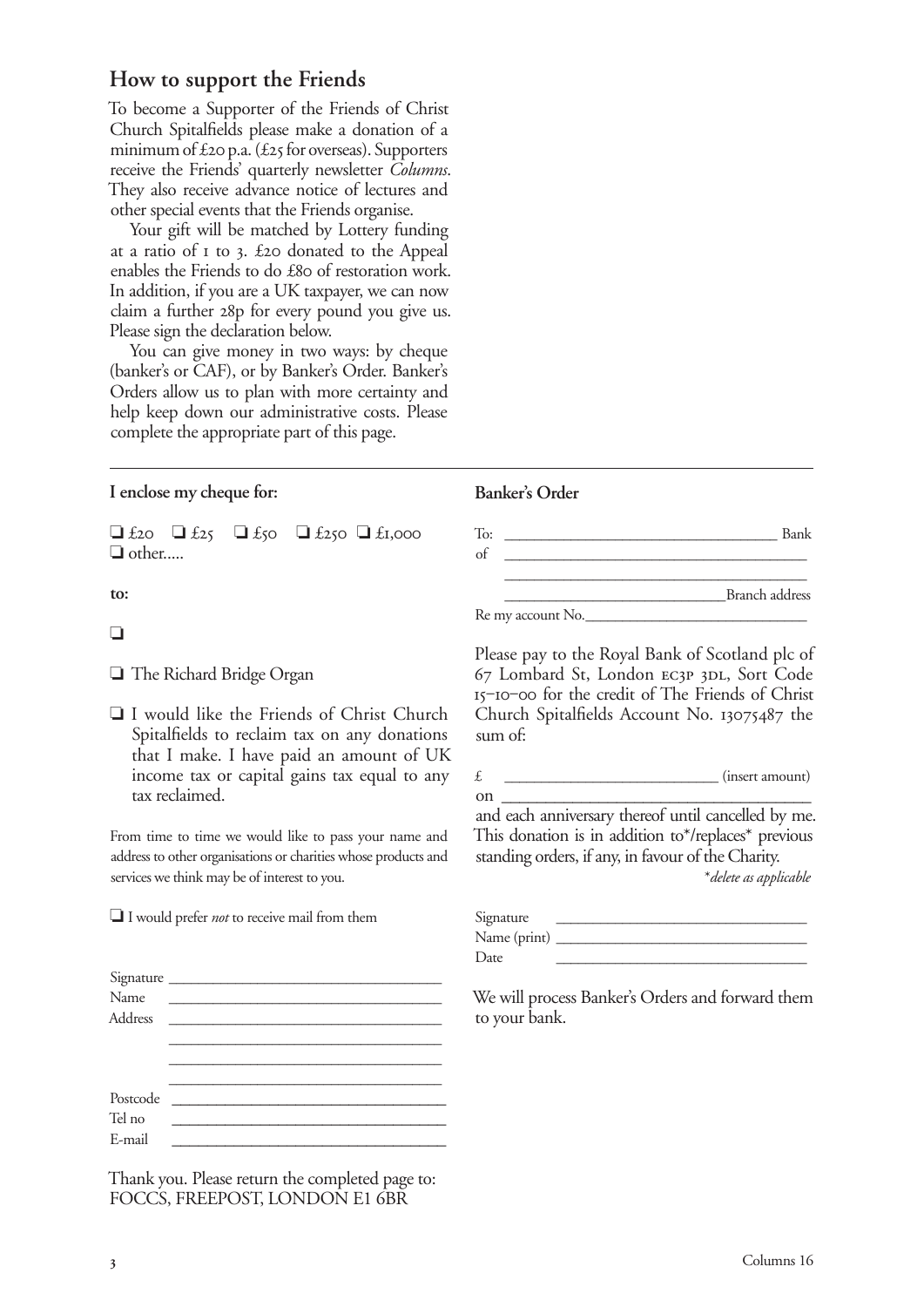## **Recent gifts**

The Friends are grateful to the many individuals and organisations who are giving with such generosity to the Restoration Appeal. We value donations large and small. We would like to thank the following for their recent donations, and those who prefer to remain anonymous.

#### **Gifts of £,**

Linklaters & Alliance The Trusthouse Charitable Foundation

#### **Gifts of £,**

Ashurst Morris Crisp Herbert Smith Solicitors Mr Jeremy Hill The Cromarty Trust\*

#### **Gifts of £**

Mr Henry Barlow Foreign & Colonial Investment Trust The G L Doubleday Charitable Trust

#### **Gifts of £**

Mr A F Nafzger Mr & Mrs S Summerson Sir Anthony Touche

**Gift of £** Robert & Caroline Schwartz Foundation

#### **Gifts of £**

Mr C J Cazalet Clifford Chance Mr M I Godbee Johann Gulotti Mrs P Pinder The Bates Charitable Trust The Worshipful Company of Fruiterers

#### **Gifts of £**

Mrs Myra Malkin Mr J C Peck The Modiano Charitable Trust

#### Gifts of between £<sup>100</sup> and £<sup>150</sup>

Mrs M A G Fenston The Sainer Charity Mr Steven Elliott Mrs Myra Malkin Wessex Fine Art Study Courses Mr Alexander Ratensky Mrs Karen Cross Mr Ralph Cunningham Fergus Parnership Consulting Inc Mr W T J Griffin S Gruffat & M P Enrile Dr Anne Hogg Lassco Architectural Antique Salvage\* Lesley David Trust Ms F Maccoll McCorquodale Charitable Trust Mr James T Nelson Mrs P Pinder Mr R Pryor Mrs P C A G Smith St George-in-the-East\* Mr C K Stratton-Browne The Modiano Charitable Trust\* Ms Lena Tibblin-Borg David Whitehouse

#### Gifts of between £50 and £100

C J Carey Ms Catherine Pantsios Mr John M Woodbridge Ms Nathlie Bachich Miss Joan Tyrell Architectural Dialogue Limited C Bascaran & A W de Brunner Mrs S Chalker Mr S P Datta Ms L P Heller Ms Alison Humby Mrs R Legge Mr Alan Linsley Mr Neil Losson Mr Michael Manser Mr H Mathews Mrs C McElhayer Mr Ben Phillis Mr & Mrs John Rawlings Mr & Mrs James Stenner Lady Stirling Mr & Mrs W V Templeton The Friends of the V&A Mr R Thomson Ms Judith Weir

\* for the Richard Bridge Organ Appeal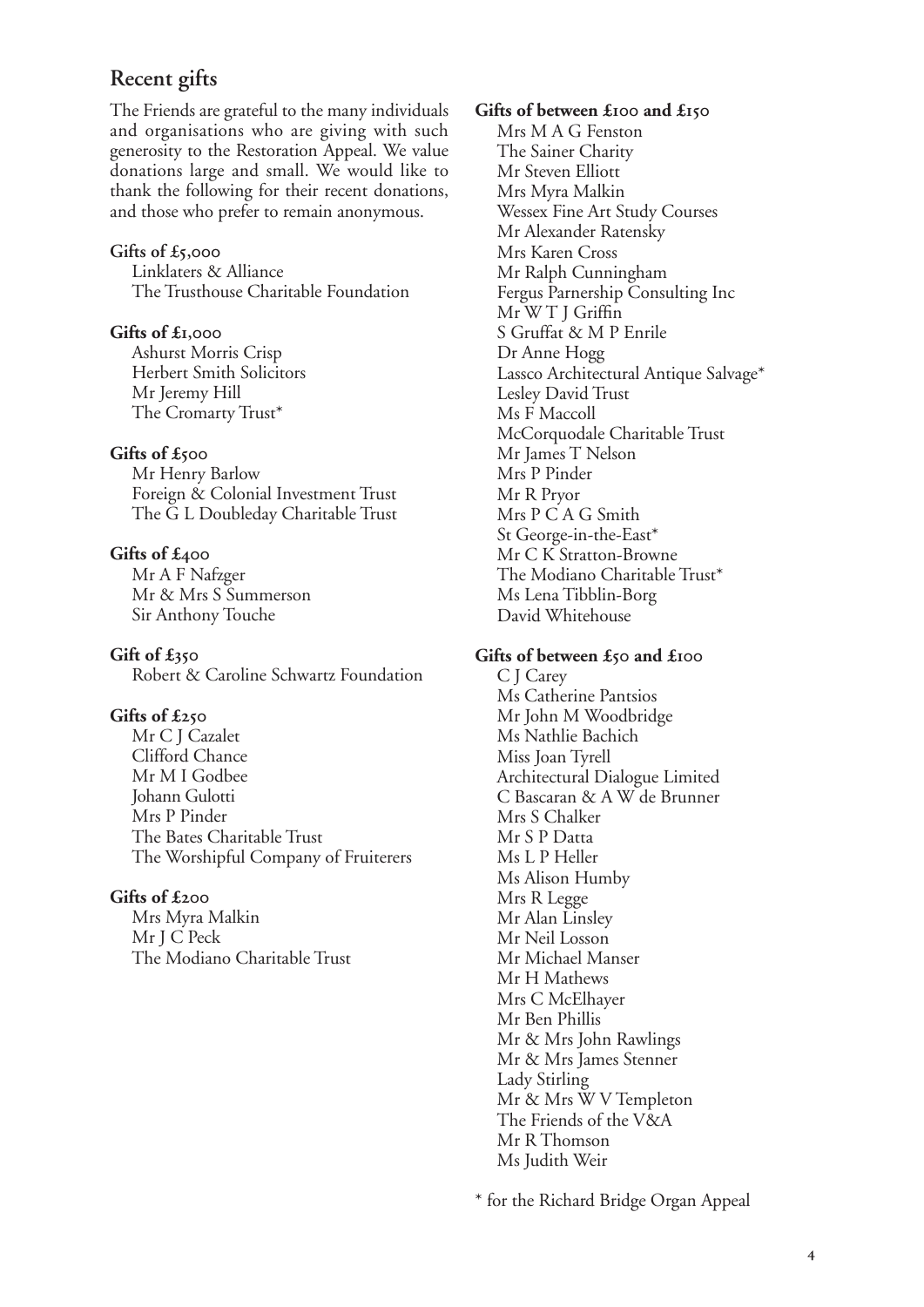in particular holes in the walls and columns for beams and joists, old fixings, surviving sections of woodwork, has been carefully examined and recorded.

During the development of the designs, the details of the documentary and archaeological evidence have been checked with the proposed design and the designs adjusted accordingly. This constant review has been carried out with the aim of producing a design where the size, shape and quantities of the components are similar to the details given in the accounts, and where the position of details of the construction tally with the archaeological evidence.

It is inevitable that in order to meet the current needs of the church, the parish and the various organisations that currently use the church, that some changes have to be made to the original design and that some the fittings, such as the box pews in the interior, cannot be restored. Where alterations have been made, an evaluation has been made of the impact of the alteration on the integrity of the original design and the appearance of the church. The proposed designs have taken into account the need to incorporate details to balance or compensate for aspects of the original design which might otherwise be lost.

The complete final designs have enabled the Quantity Surveyors, Cook & Butler, to produce detailed cost reports reflecting current prices. Given the success in completing the exterior of the church, the trustees have decided to be more ambitious and to plan for an ideal and total restoration of the interior. Additional items to upgrade the church for modern concert use will include a lift to permit full disabled access between the crypt and the main church; provision of glazed screens to the west end openings, partly for improved noise exclusion and also for heat conservation and provision of basic toilet facilities in the crypt.

The Friends are looking for  $£6.3$  million to finish the building.  $£I.8$  million have so far been raised and we are going to appeal for specific items in the interior such as the panelled fronts to the galleries, the carved brackets and the three brass chandeliers which will light the main body of the church.

Please call the Friend' office for further details of how you can help. Please consider giving generously. The prospect of a fully restored Christ Church to the vision of Hawksmoor is in sight. We urgently need your support.

## **Thank you**

The campaign to restore Christ Church relies on the support of many people. We would like to thank the following who have recently given us support

We are most grateful to the Spitalfields Society for matching the London Borough of Tower Hamlets' grant for repairing the water trough on Commercial Street.

Ashurst Morris Crisp for printing this issue of *Columns* and for other printed material.

We are also grateful for help in kind from Herbert Smith and Linklaters & Alliance; Vail Printers for printing the Hawksmoor London Churches leaflet; Bowne of London for the Friends' supporters leaflet; Libby Spurrier for allowing us to use Charles Maude's photographs of Christ Church.

We would like to thank those who come and help both in the office and at special events. We are particularly grateful to Fiona Ligonnet and Christopher Woodward who provide reliable

## **Support**

The Friends' Office is run with a small number of staff in order to keep our overhead costs to a minimum. Please contact the Friends' office: 020 7247 0165.

#### **Volunteers**

We need volunteers for work in the office, which might include help with the mailings, and also at our special events.

Our next event is Open House on the 22nd and 23rd September. This is always very popular and we expect between 1500 and 2000 people to visit over the weekend. Please make a note of this in your diary and let us know if you could help with selling cards or refreshments. Thank you.

#### **Postage**

If you or your business could help with postage facilities this would help enormously with our mailings.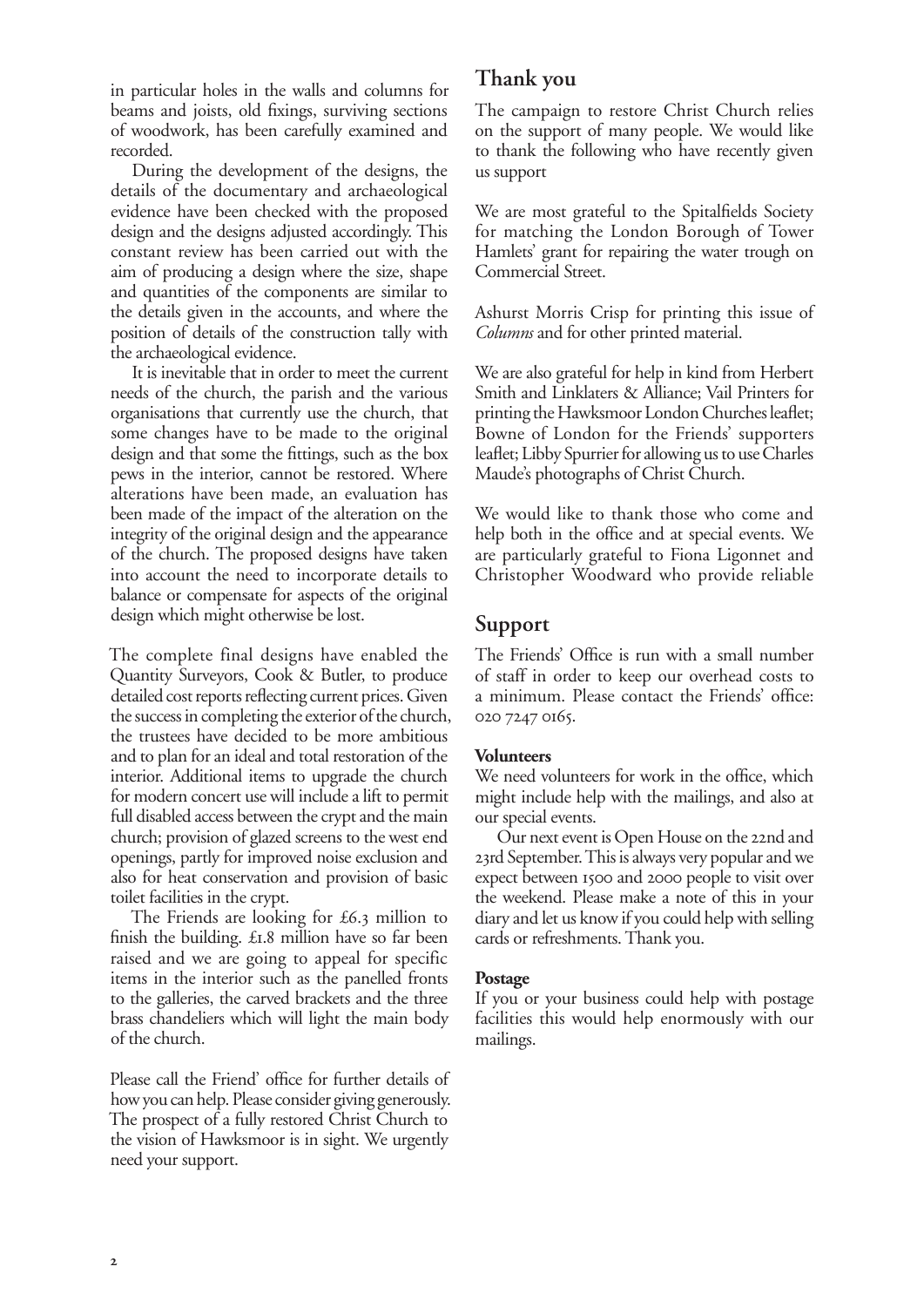## **Friends' events**



**Visit to Easton Neston and Drayton House** *Thursday 21st June*

There are still a very few tickets left for this Friends' visit that offers a rare opportunity to visit two important houses in Northamptonshire. The first, Drayton House, is of many periods, including a magnificent Baroque façade of the 1700s by one of Inigo Jones' pupils, William Talman. The second, Easton Neston, is the only country house designed by Nicholas Hawksmoor between 1686 and 1702. Our expert guide for the day will be Bruce Bailey, Drayton's Librarian. Meeting at St George Bloomsbury, near Holborn Tube, we shall travel in a comfortable bus, and stop at a country pub for lunch (not included in the ticket price).

Places are limited and will be allocated as received. The cost including bus, entrance fees, guide and notes, is £60 per person.Paid-up Supporters may book at a reduced rate of  $\pounds$ 50. Please telephone the Friends' office,  $02072470165$  to see if you can reserve a place.

#### **Open House**

#### *Saturday and Sunday, 22nd and 23rd September*

Christ Church will once again be open for the Open House weekend. Access to the nave may be limited but the Old Vestry Room, the gardens and the new Crypt chapel will be open.



*Mathew and Juliet Cestar who were married at Christ Church on 6th May 2001. Matthew and Juliet invited their friends to make donations to the restoration in lieu of wedding presents. The Friends are most grateful for this generous gesture.*

### **Book review**

#### *Andrew Martindale*

HAWKSMOOR'S LONDON CHURCHES: ARCHITECTURE AND THEOLOGY by Pierre De La Ruffiniere du Prey. University of Chicago Press, Chicago and London, £24, 2000, 0 226 1730I I

Surprisingly little has been written in recent years about Hawksmoor's London churches, and even less remains in print: the principle source, reprinting many of the architect's letters and drawings, remains Kerry Downes' *Hawksmoor* (2nd edition, 1979), now almost a generation old. It is forty-four years since the Survey of London published their monograph on Spitalfields, which contains a record and analysis of Christ Church that has not since been bettered or even equalled by descriptions of the other five surviving churches that make up Hawksmoor's work for the Commissioners of the Fifty New Churches Act. In such a field Professor du Prey's fine monograph should be particularly welcomed, as it greatly increases the readily available information on the churches, and examines them in a thought-provoking and insightful way.

The churches of St Alphege Greenwich, St Anne Limehouse, St George Bloomsbury, St George in the East, St Mary Woolnoth and Christ Church Spitalfields will be well known to anyone who has even a passing interest in the subject. Professor du Prey's greatest achievement here is to make everyone stop and think about these marvellous buildings again, and to think of them in quite a different light. By fully examining Hawksmoor's training under Wren, and its background in the study of early Christian and pagan buildings, Professor du Prey succeeds in bringing his reader into the circle of highly educated men, and the books they wrote, that are the bedrock of Hawksmoor's designs. The book then fully examines the churches themselves, and the evolution of their design, in the light of that academic background.

This is not a quick, or easy book to read. It contains an immense amount of original research and thought, and reproduces many original sources, particularly drawings and engravings. The marshalling of this information is professionally handled, and the design is well considered. If this reviewer has any criticism, it would be that the quality of the colour photography, which does not achieve the very high standards of the rest of the book. Surely the west front of Christ Church, now looking so magnificent after its restoration, deserves to be better represented than by the pre-cleaning photograph reproduced in this book?

*Andrew Martindale is Casework Secretary at the Georgian Group*